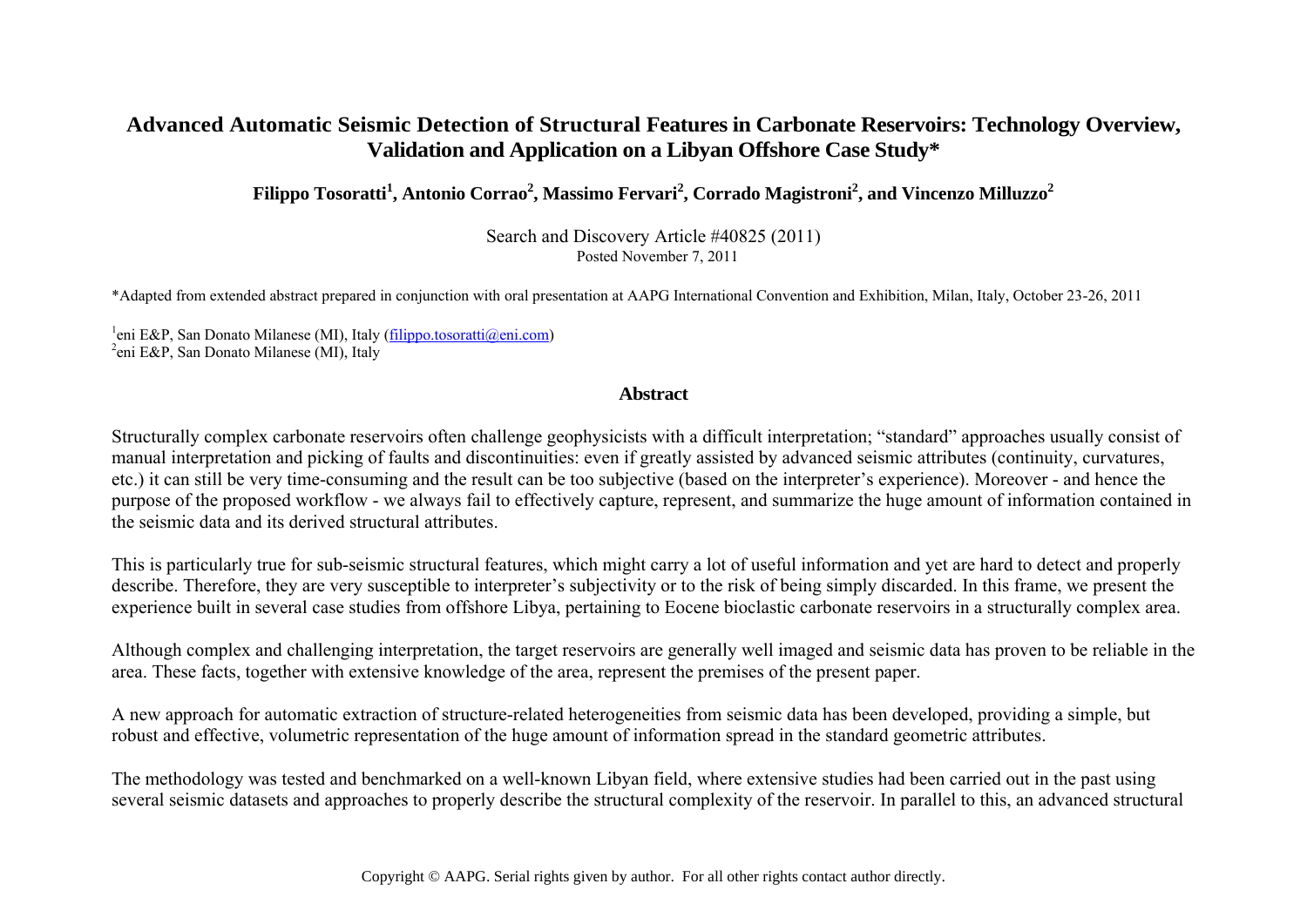study, supported by manual interpretation, was carried out as a reference.

Comparison of results from the two approaches validated the robustness of the proposed workflow, which then was deemed ready for application to a new dataset.

A nearby field, with similar characteristics (Eocene bioclastic carbonates) and complexities, was an ideal candidate for application; practical outcomes of the new approach (robust description of sub-seismic heterogeneities) contributed to the seismic reservoir characterization and, ultimately, improved the quantitative description used in the reservoir modeling study.

#### **Introduction**

Structurally complex carbonate reservoirs often challenge geophysicists and geologists with a difficult interpretation; "standard" approaches usually consist of manual interpretation and picking of faults and discontinuities: even if greatly assisted by specific seismic attributes (continuity, curvatures, etc.) they can still be very time-consuming and the result can be too subjective or biased by the interpreter's experience. Moreover – and hence the purpose of the proposed workflow – we always fail to effectively capture, represent, and summarize the huge amount of information contained in the seismic data and its derived structural attributes.

This is particularly true for sub-seismic structural features, which might carry a lot of useful information and yet are hard to detect and properly describe. In the last years we have developed a well tested workflow which, starting from the manual interpretation of the continuity time-slices and analyzing the results with a statistical approach, allows to obtain structural information from the sub-seismic features. Although reliable and extensively tested, this approach is still very susceptible to interpreter's subjectivity and extremely time consuming.

On these premises, we propose a new automatic approach, built on top of the manual workflow for detection of seismic structural heterogeneities, providing a simple, but robust and effective, volumetric representation of the huge amount of information spread in the standard geometric attributes.

We present a case study from offshore Libya pertaining to Eocene bioclastic carbonate reservoirs in a structurally complex context. Good knowledge of the area, reliable seismic data, and successful application of the manual approach on several fields made offshore Libya area a good candidate for testing the proposed automatic workflow.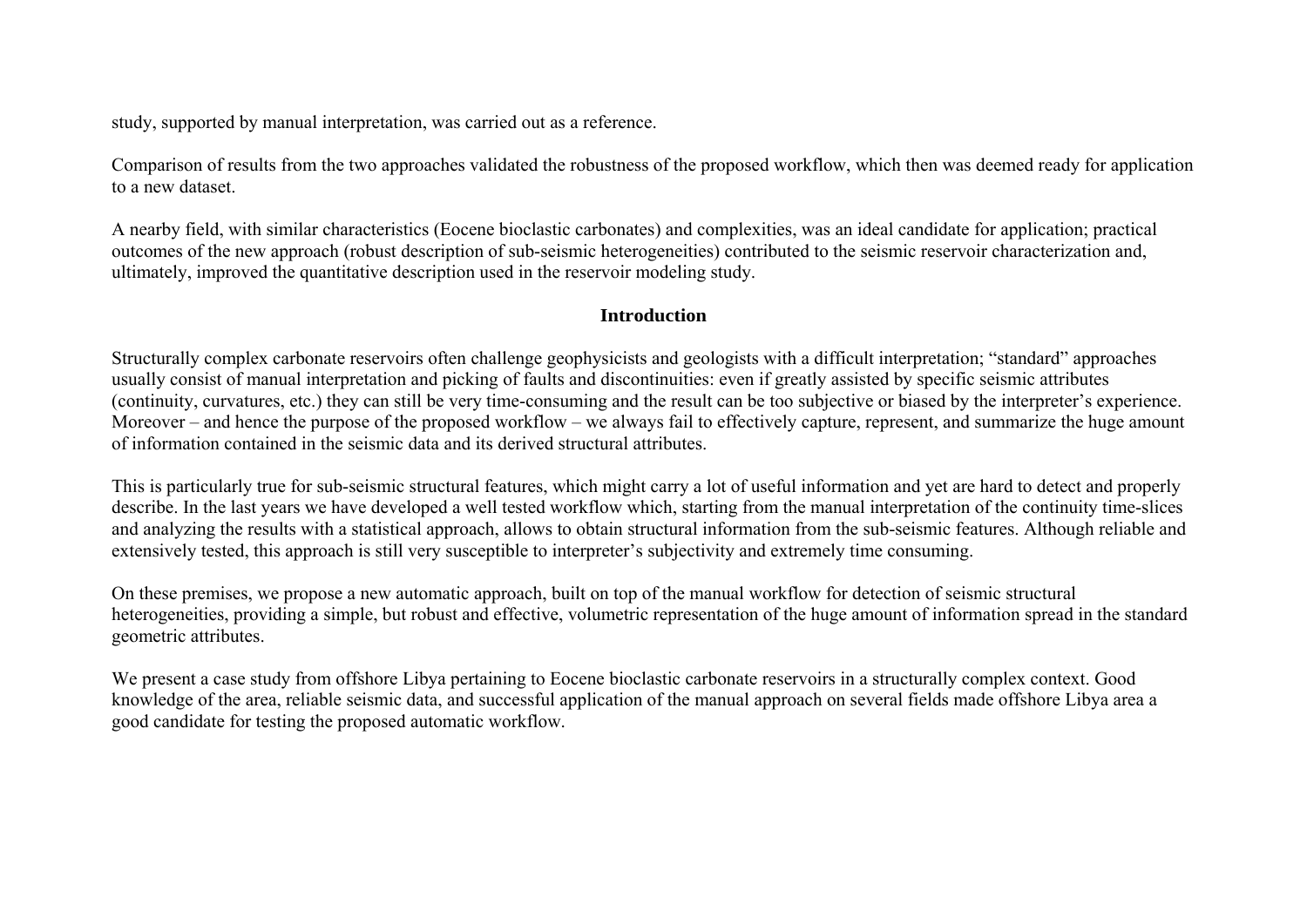### **Methodology Overview**

We propose a seismic characterization workflow [\(Figure 1](#page-6-0)) that comprises the following steps:

- 1. **Structural seismic attribute computation**: to highlight structural features a suitable attribute is computed first. Available choices include coherency-like attributes and most positive or most negative curvature (Al-Dossary et. al., 2006). As far as the methodology is concerned, any attribute which is deemed structurally relevant can be used [\(Figure 2a\)](#page-7-0).
- 2. **Volumetric scan and lineaments picking stage**: the attribute volume is scanned and lineaments are detected and collected. Each identified lineament (described by its start/end coordinates and attribute intensity) is stored in a database which serves as input to compute all the following deliverables.
- 3. **Lineament volume**: the lineaments database is used to 'fill' a 3D volume, the Lineaments volume, with a pictorial representation of all collected lineaments. Such volume can be overlaid with transparency on top of the structural attribute computed in step 1, and sliced (either along Z slices or along interpreted surfaces) to verify the quality of the automatic picking ([Figure 2b\)](#page-7-0).
- 4. **Rosette volume**: the lineaments database is used to compute a statistical analysis of the lineaments (rosette diagrams), which is then graphically rendered as a 3D volume. Such volume can be overlaid with transparency on top of the structural attribute computed in step 1, and sliced (either along Z slices or along interpreted surfaces). Animating a Z axis slice thru the volume will give insights on the tectonic trends present in the area [\(Figure 2c\)](#page-7-0).
- 5. **Attributes**: the lineaments database can be used to compute a few attributes, the most prominent being a lineaments density one (expressed as the total length of lineaments falling inside an area within a search radius at analysis location). [Figure 4a](#page-9-0) shows a combined visualization of lineaments density attribute and rosette volume.

It is important to notice that all deliverables at step 3-5 can be computed using either the entire population of collected lineaments or a properly selected subset: for instance an azimuthal range selections can be imposed to retain only lineaments associated with relevant trends; weak (in terms of seismic attribute response) or short lineaments can be included in the analysis or removed, and so on. The methodology supports a "pick lineaments once" (step 2), "analyze many times" (step 3-5) approach.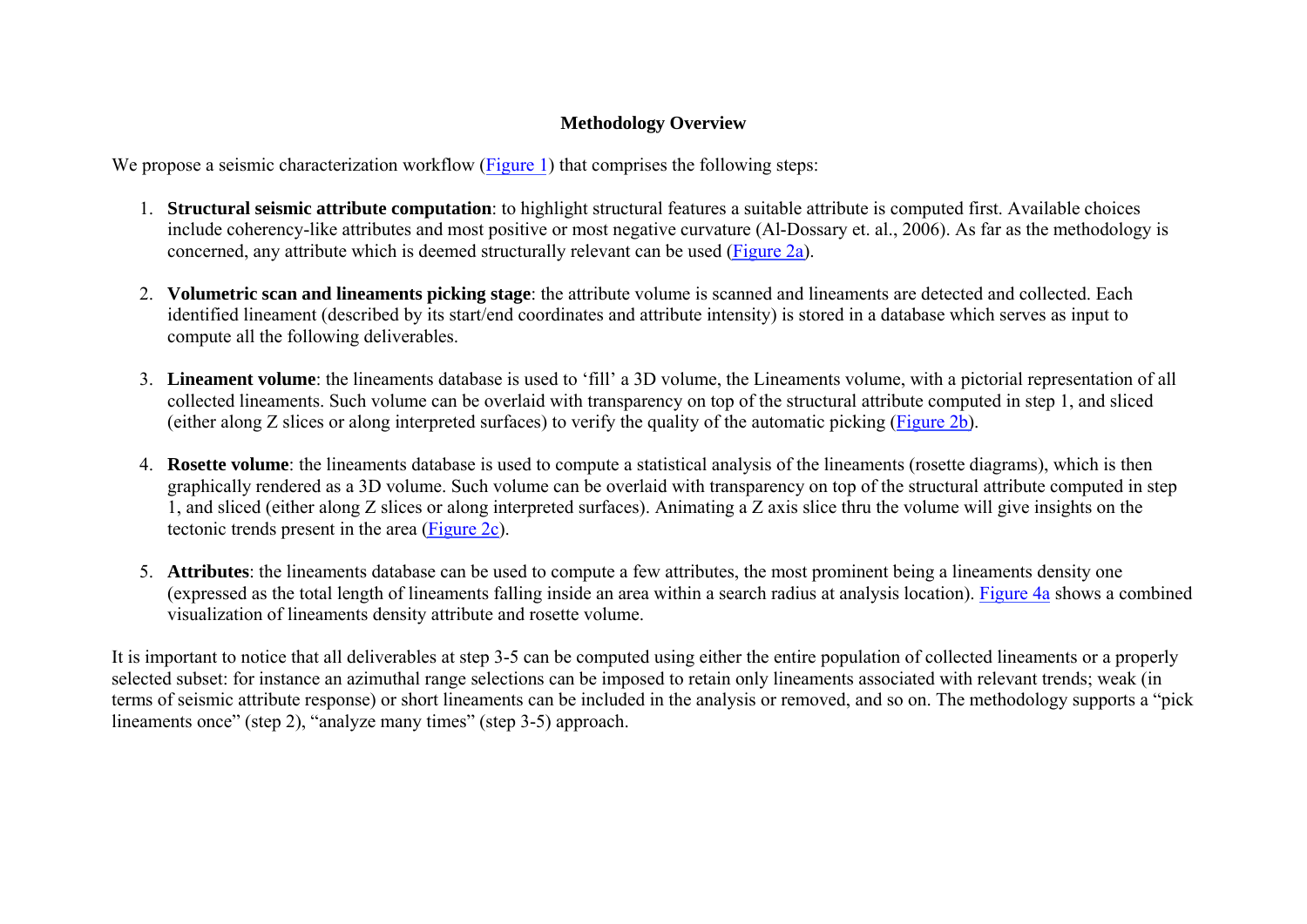### **Western Offshore Libya - Geological Setting**

The Western Libyan offshore constitutes a good candidate for validation and testing of the proposed workflow, because of geological characteristics, quality of seismic data and, last but not least, the extensive knowledge built on the fields of the area.

The area of interest lies in the central part of the Gabes-Tripoli-Misurata Basin (GTMB), one of a system of intracratonic pull-apart basins existing on the North African margin, initiated in Middle Jurassic to Lower Cretaceous with the opening of central Atlantic and the eastward movement of Africa relative to Europe. Subsequent changes in direction and rate of relative movement of Africa and Europe have controlled subsidence, fault reactivation and tectonic inversion episodes in the basin. The GTMB has been characterized by strong subsidence phases throughout its history, resulting in the deposition of a thick Mesozoic-Cenozoic sedimentary cover. More in particular, it recorded a minimal clastic input throughout the Cretaceous, resulting in the development of carbonate ramps with local reefs/shoals on structural highs. Paleocene and Late Eocene marked a rapid subsidence related to renewed rifting, interrupted in the Late Paleocene/Early Eocene by an uplift episode, with erosion of intra-basinal highs. Early Eocene records a widespread marine transgression, with deposition the Farwah Group: platform/ramp carbonates and shales in deeper waters. This is the setting of our reservoir rocks: shallow water carbonates, with high energy bioclastic carbonate deposition on the existing structural highs.

After Middle Eocene, the GMTB underwent a more or less continuous subsidence, particularly significant throughout the Neogene and recorded by the deposition of thick siliciclastic sequences, with subordinate carbonates and evaporites, and by the gradual infill of the accommodation space. The basin was affected by the development of the Alpine collision up North, and by the eastward movement of the African plate with respect to the European plate.

Both studied fields consist of Lower Eocene bioclastic (nummulitic) carbonates, deposited in shallow waters on existing structural highs. They record the various rifting, compressional, and wrench tectonics phases succeeded in the area with a complex pattern of structural features; perhaps the most striking are the NNW-NSE lineaments, organized in distinct deformation zones and showing a counter-clockwise rotation of the stresses in the eastward direction.

### **Test Case**

The automatic workflow was first tested on an offshore Libya field, where the results of the manual workflow were available for comparison. The lineaments derived from the automatic extraction were checked with the manually interpreted lineaments in terms of strike, distribution (rose diagram), and density (P21 maps). The results are comparable and so we can assess that the automatic workflow works properly [\(Figure 3\)](#page-8-0).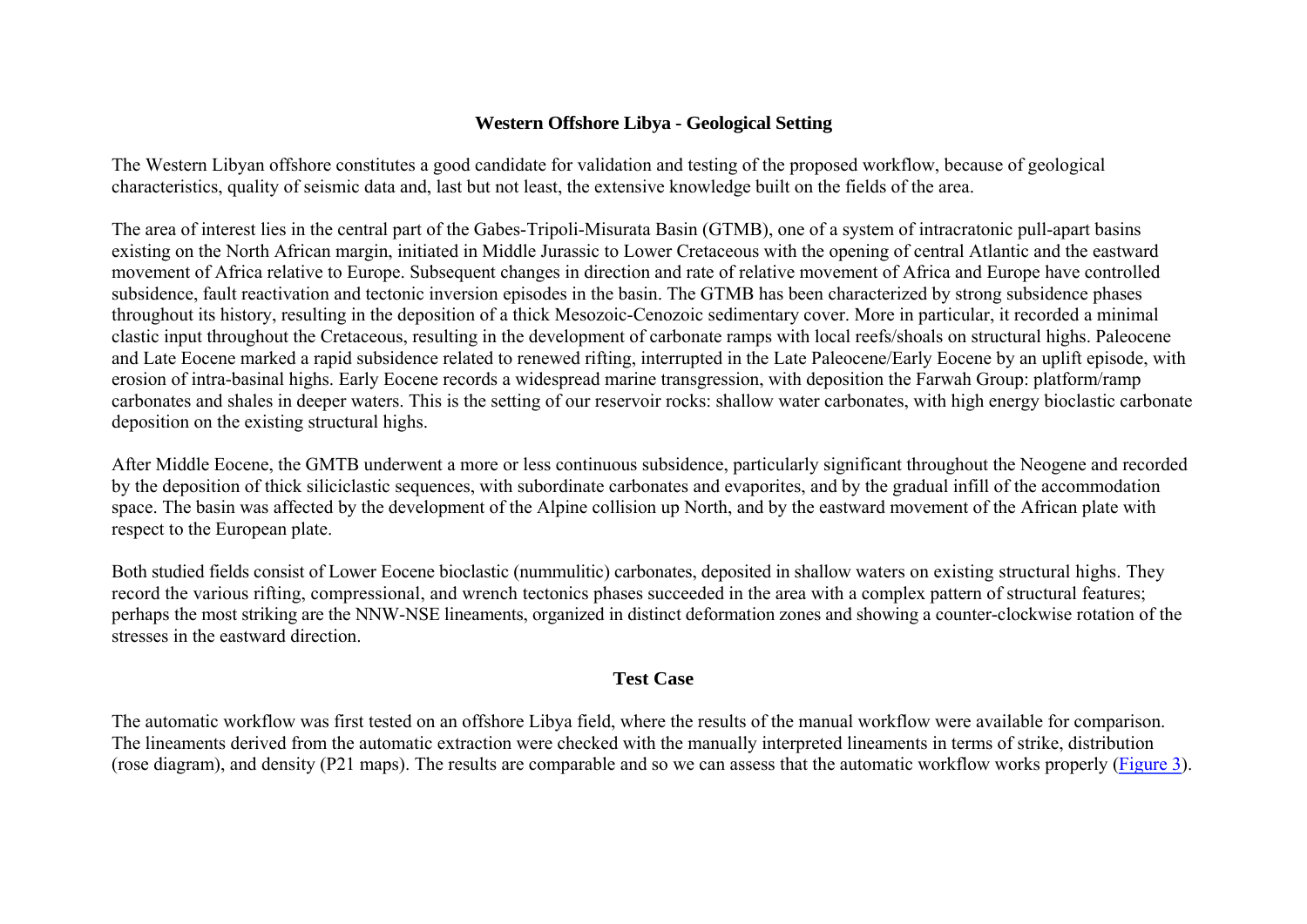## **Workflow Application**

A nearby field, with similar characteristics (Eocene bioclastic carbonates) and complexities, was an ideal candidate for application. Parameterization was optimized on this specific area of study.

The main structural lineaments characterizing the field are clearly captured in a curvature volume [\(Figure 2a](#page-7-0)) and show a complex pattern of faults trending NNW-SSE in the western part of the field, with a rotation to a NW-SE trend further east. This rotation, combined with a sinistral strikeslip character of the regional structural framework, provides a complex stress pattern which is particularly clearly recorded by the brittle bioclastic carbonates in the top part of the reservoir.

The generated attributes were controlled with results from core fracture analysis from two wells. Although the resolution capability of the two methodologies is not comparable, the results match and are aligned: one well characterized by high core fracture count is located in a particularly "hot" zone (high density of lineaments), whereas the location of the other well (whose cores show much fewer discontinuities) corresponds to a low density area on the attribute volume.

[Figure 4b](#page-7-0) shows on a vertical section the correspondence between high lineament density and structural features.

Although the studied field is not considered a "fractured reservoir" from the engineering point of view (i.e., it does not feature a dual porosity behavior), we believe that it is correct and important to quantitatively include the character, pervasiveness, and distribution of seismic lineaments in the reservoir model, because they must control in some way important reservoir properties as permeability and porosity.

Once assessed that the workflow's output is an effective volumetric representation of the sub-seismic structural lineaments, we suggest using it as a multiplier of reservoir properties. The use of this specific outcome in the reservoir model is currently being evaluated. For sure, it is a very promising technique as it can provide a quantitative use of a seismic attribute directly in the reservoir model, providing a geologically consistent constrain to its static and dynamic behavior description, along with an intuitive and effective volumetric representation of geologic structural features.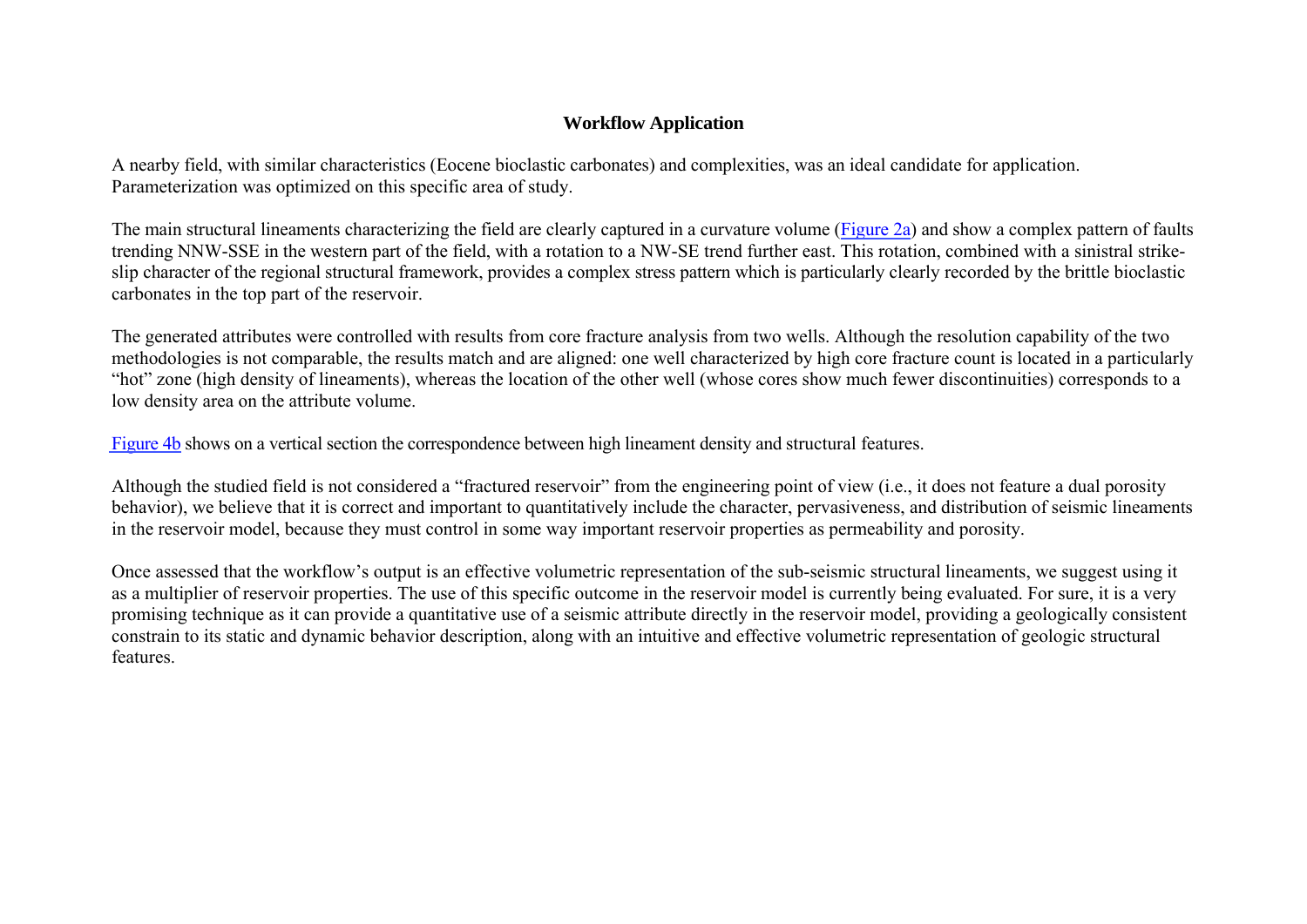#### **References**

Al-Dossary S. and K.J. Marfurt, 2006, 3D volumetric multispectral estimates of reflector curvature and rotation: Geophysics, vol. 71, p. 41-51.

Cappanera, F., A. Cappalletti, I. El-Ageli, M. Fervari, C. Magistroni, C. Nonesi, F. Porrera, and C. Rizzetto, 2008, Integrated seismic characterization and reservoir modeling in a structurally complex carbonate field, Libyan offshore: 70<sup>th</sup> EAGE Conference & Exhibition incorporating SPE Europec, Rome, Italy, June 9-12, 2008, CD-ROM of extended abstracts, Paper 1004, 5 p.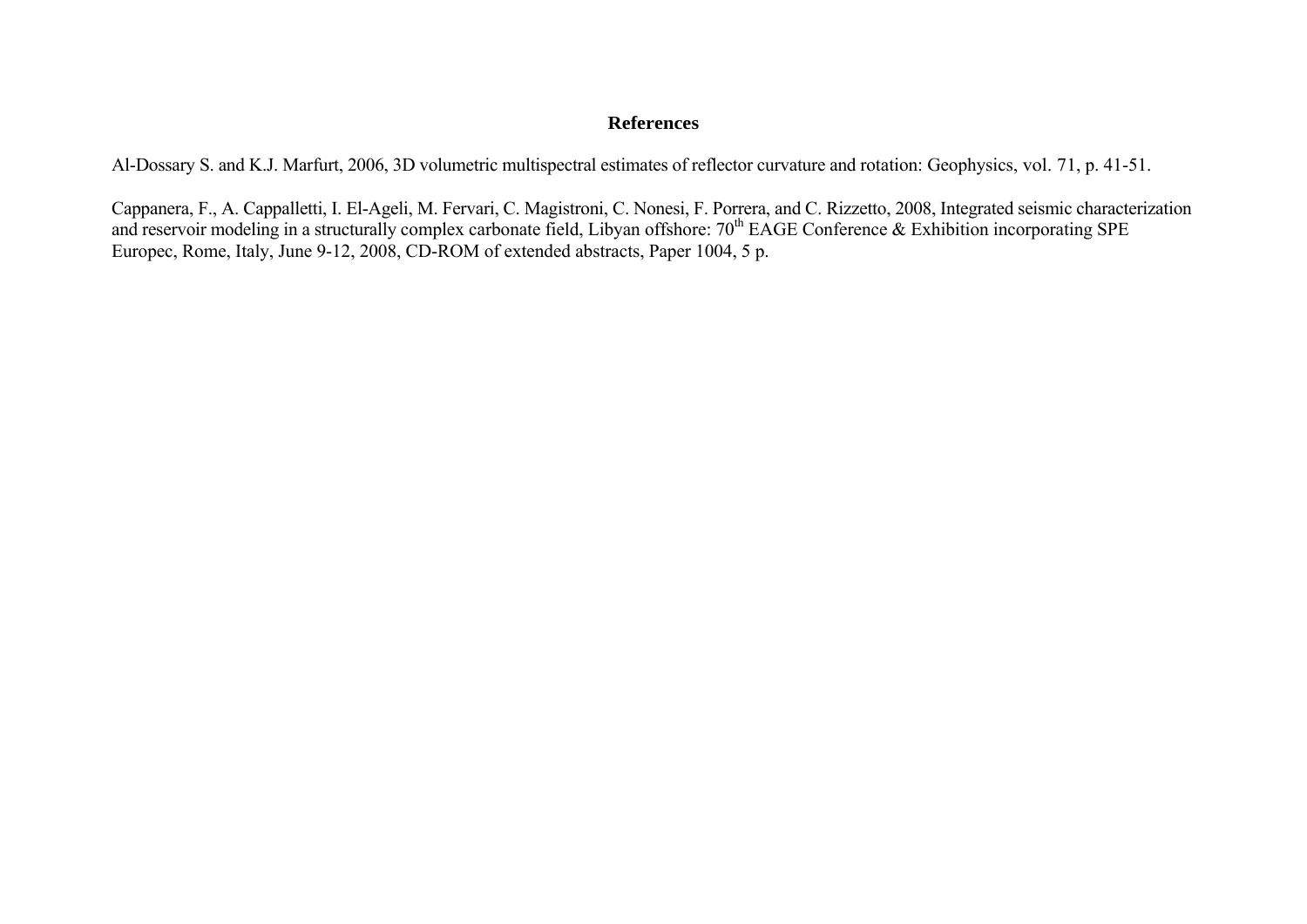<span id="page-6-0"></span>

Figure 1. Computation workflow.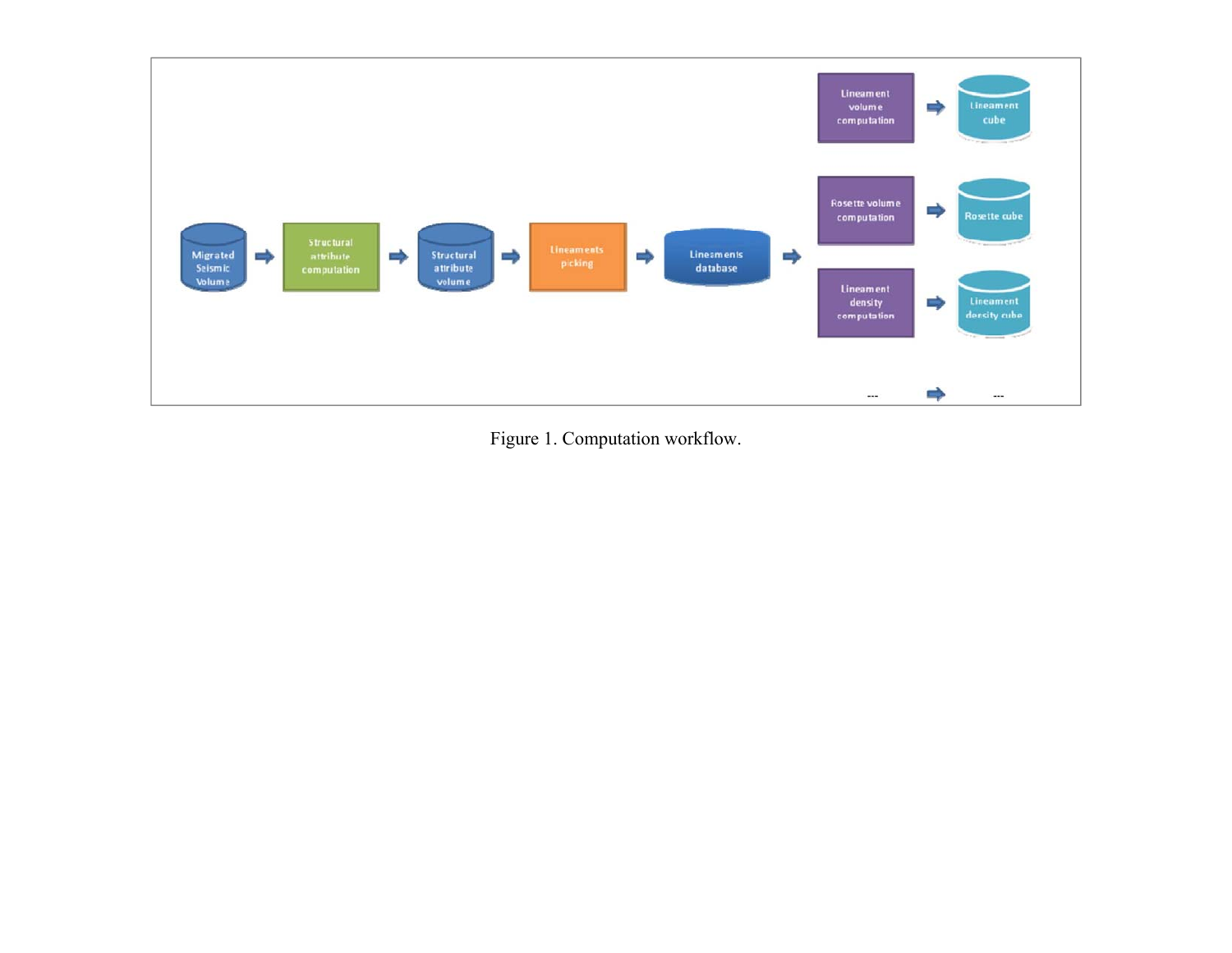<span id="page-7-0"></span>

Figure 2. From top to bottom: a) curvature attribute time slice, b) automatically extracted lineaments (lineaments cube), c) rosette cube.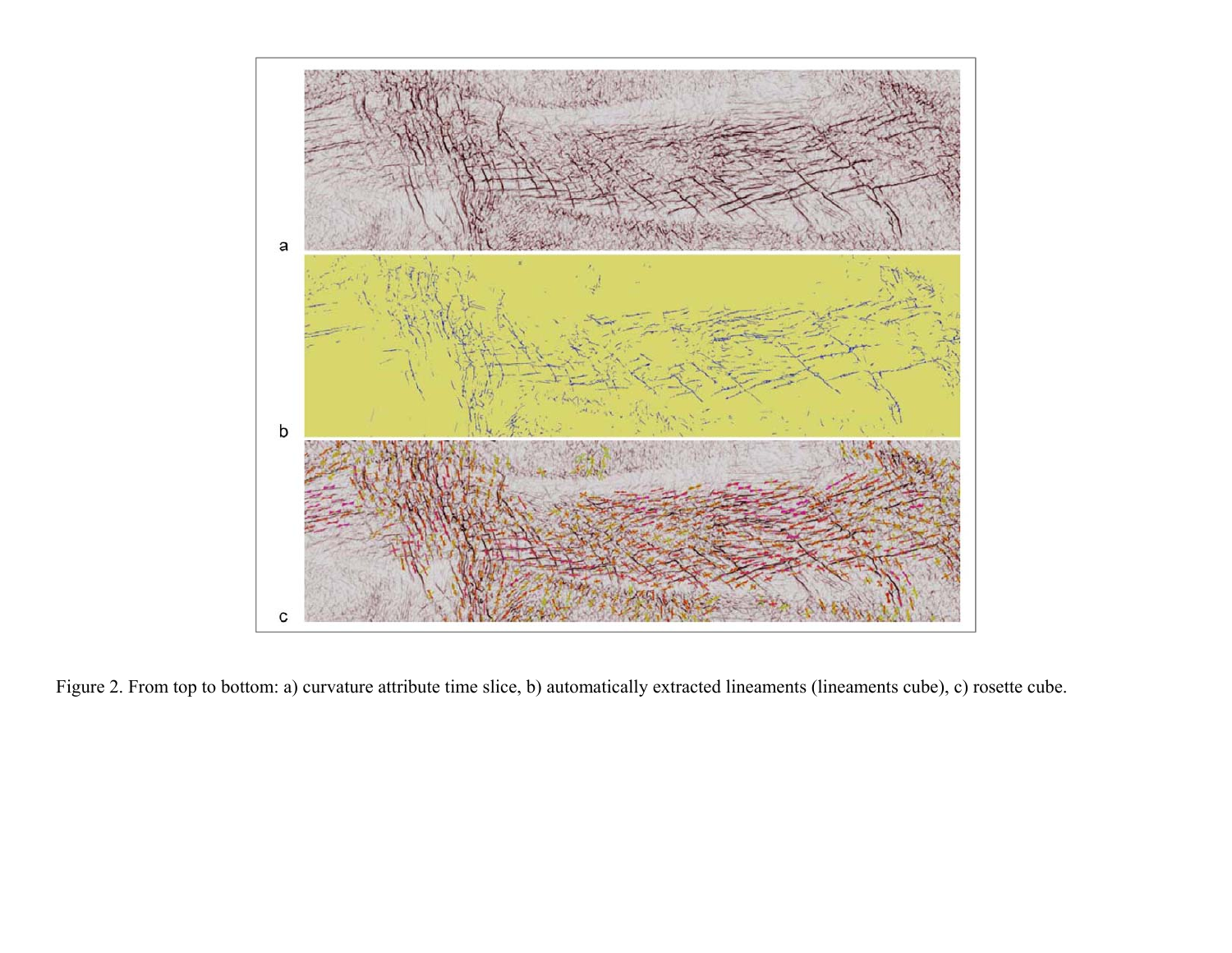<span id="page-8-0"></span>

Figure 3. a) Manual workflow lineaments analysis, b) Automatic workflow lineaments analysis.